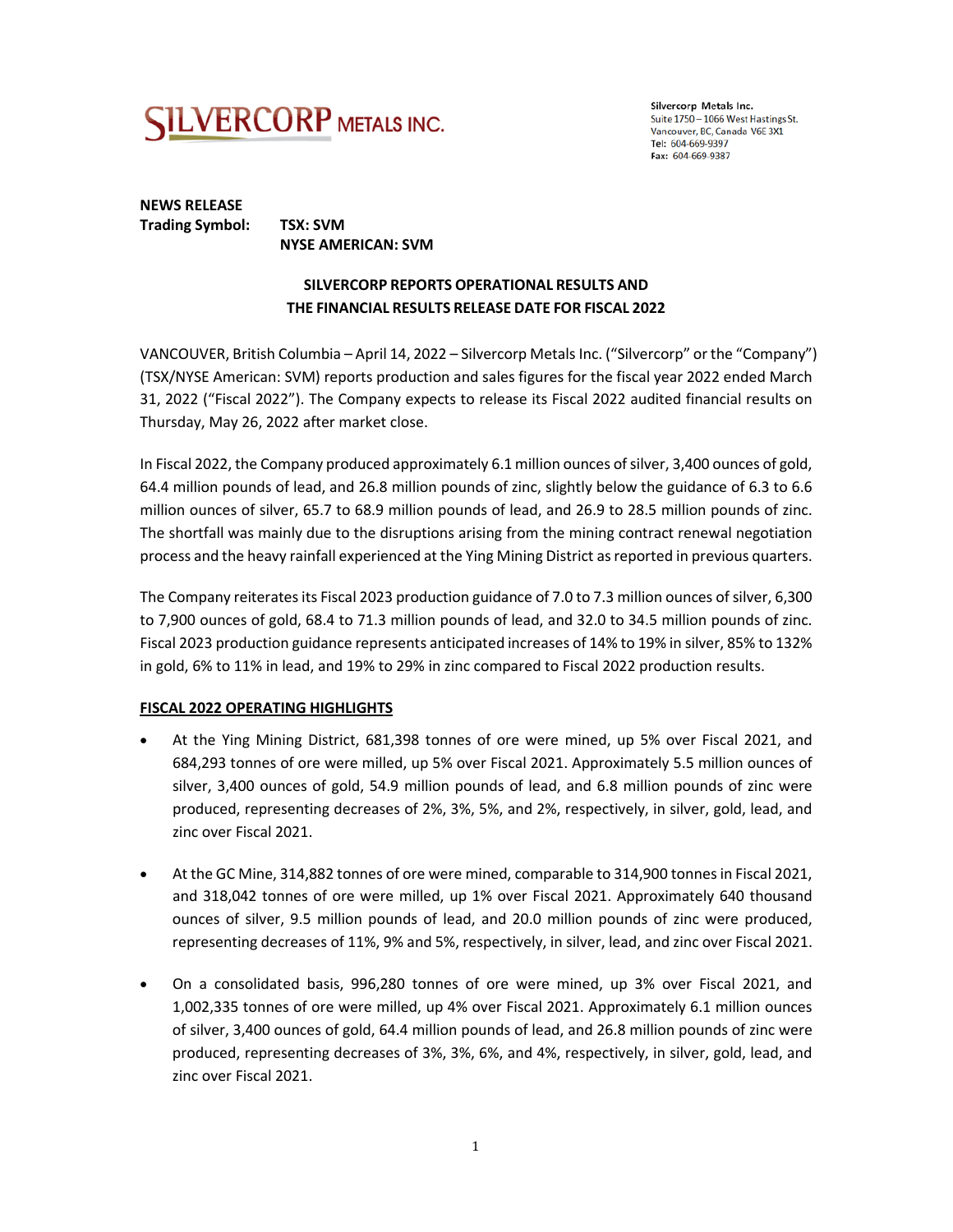• On a consolidated basis, the Company sold approximately 6.3 million ounces of silver, 63.6 million pounds of lead, 26.8 million pounds of zinc, and 3,400 ounces of gold, representing decreases of 1%, 5%, and 4%, respectively, in silver, lead, zinc and an 8% increase in gold sold excluding the one-time sale of 1,200 ounces of gold from the BYP Mine in Fiscal 2021.

| <b>Consolidated</b>             | Q4 F2022 | Q3 F2022 | Q2 F2022                                            | Q1 F2022 | Q4 F2021                     | Year ended March 31, |         |
|---------------------------------|----------|----------|-----------------------------------------------------|----------|------------------------------|----------------------|---------|
|                                 |          |          | March 31, 2022 December 31, 2021 September 30, 2021 |          | June 30, 2021 March 31, 2021 | 2022                 | 2021    |
|                                 |          |          |                                                     |          |                              |                      |         |
| <b>Production Data</b>          |          |          |                                                     |          |                              |                      |         |
| Ore Mined (tonne)               | 180,505  | 292,072  | 292,468                                             | 231,235  | 163,072                      | 996,280              | 964,925 |
| Ore Milled (tonne)              | 182,670  | 304,772  | 271,816                                             | 243,077  | 180,674                      | 1,002,335            | 967,581 |
| <b>Head Grades</b>              |          |          |                                                     |          |                              |                      |         |
| Silver (gram/tonne)             | 213      | 205      | 214                                                 | 207      | 228                          | 209                  | 223     |
| Lead (%)                        | 3.2      | 3.1      | 3.2                                                 | 3.2      | 3.3                          | 3.2                  | 3.4     |
| Zinc (%)                        | 1.4      | 1.5      | 1.6                                                 | 1.7      | 1.5                          | 1.5                  | 1.7     |
| <b>Recovery Rates</b>           |          |          |                                                     |          |                              |                      |         |
| Silver (%)                      | 94.2     | 93.8     | 94.1                                                | 93.2     | 92.5                         | 93.8                 | 92.7    |
| Lead $(\%)$                     | 95.2     | 94.4     | 94.5                                                | 94.6     | 94.3                         | 94.6                 | 95.0    |
| Zinc (%)                        | 75.8     | 80.1     | 79.3                                                | 80.7     | 79.0                         | 79.3                 | 80.0    |
| <b>Metal production</b>         |          |          |                                                     |          |                              |                      |         |
| Silver (in thousands of ounces) | 1,146    | 1,834    | 1,696                                               | 1,474    | 1,195                        | 6,149                | 6,331   |
| Gold (in thousands of ounces)   | 0.5      | 1.1      | 0.8                                                 | 1.0      | 0.3                          | 3.4                  | 3.5     |
| Lead (in thousands of pounds)   | 11,962   | 18,978   | 17,613                                              | 15,878   | 12,156                       | 64,431               | 68,430  |
| Zinc (in thousands of pounds)   | 4,101    | 8,030    | 7,483                                               | 7,198    | 4,672                        | 26,812               | 28,011  |
| <b>Metals sold</b>              |          |          |                                                     |          |                              |                      |         |
| Silver (in thousands of ounces) | 1,173    | 1,721    | 1.729                                               | 1,642    | 1,056                        | 6.265                | 6,315   |
| Gold (in thousands of ounces)   | 0.5      | 1.1      | 0.8                                                 | 1.0      | 0.7                          | 3.4                  | 4.7     |
| Lead (in thousands of pounds)   | 12,279   | 17,155   | 17,319                                              | 16,810   | 10,876                       | 63,563               | 67,118  |
| Zinc (in thousands of pounds)   | 4,340    | 7,588    | 7,626                                               | 7,255    | 4,580                        | 26,809               | 27,914  |

The consolidated operational results for the past five quarters are summarized as follows: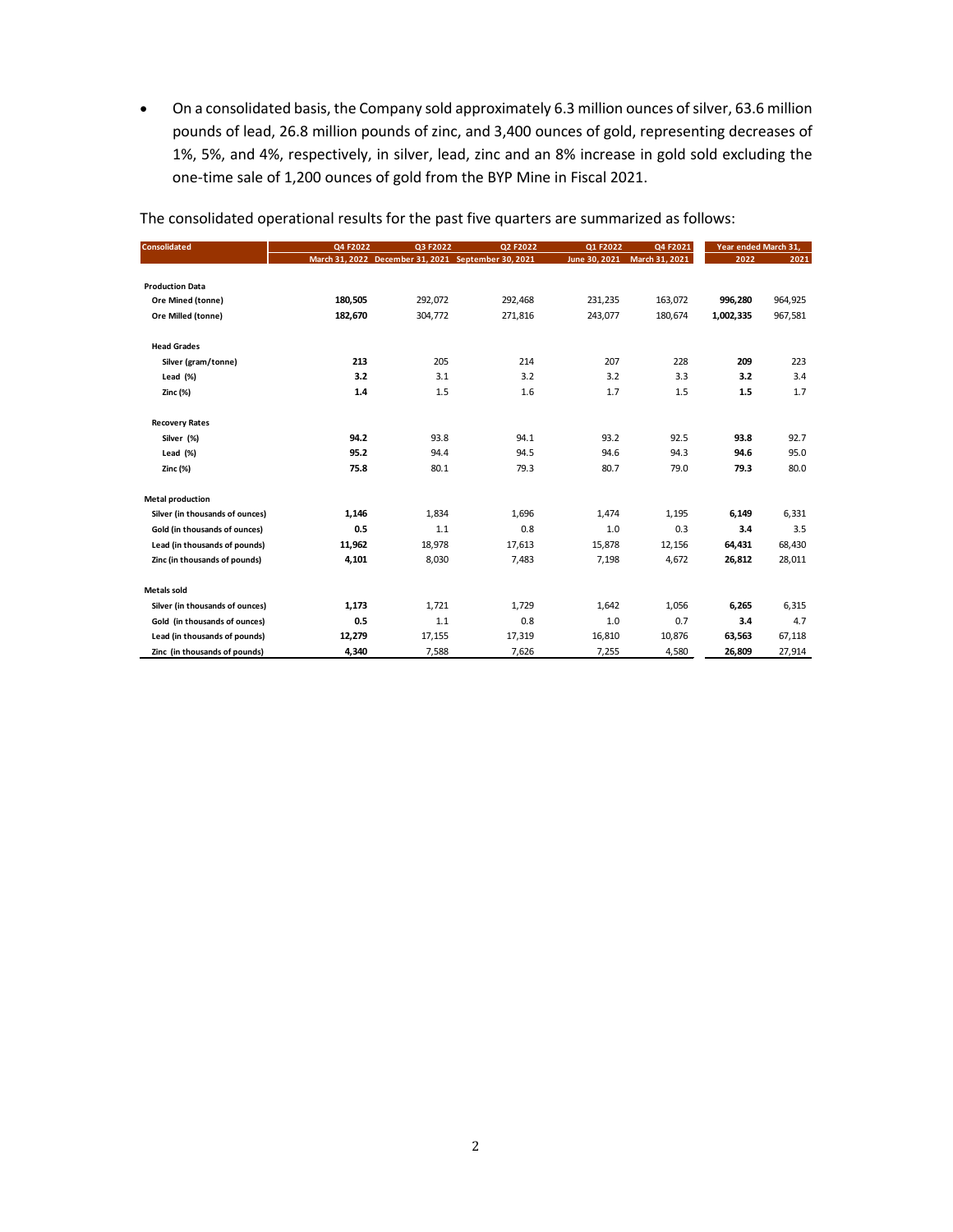| <b>Ying Mining District</b>     | Q4 F2022 | Q3 F2022                                            | Q2 F2022 | Q1 F2022      | Q4 F2021       | Year ended March 31, |         |
|---------------------------------|----------|-----------------------------------------------------|----------|---------------|----------------|----------------------|---------|
|                                 |          | March 31, 2022 December 31, 2021 September 30, 2021 |          | June 30, 2021 | March 31, 2021 | 2022                 | 2021    |
| <b>Production Data</b>          |          |                                                     |          |               |                |                      |         |
| Ore Mined (tonne)               | 130,612  | 200,946                                             | 206,933  | 142,907       | 112,561        | 681,398              | 650,025 |
| Ore Milled (tonne)              | 131,731  | 214,982                                             | 182,173  | 155,407       | 131,725        | 684,293              | 651,402 |
| <b>Head Grades</b>              |          |                                                     |          |               |                |                      |         |
| Silver (gram/tonne)             | 271      | 258                                                 | 283      | 279           | 280            | 272                  | 290     |
| Lead (%)                        | 3.9      | 3.7                                                 | 4.0      | 4.2           | 3.9            | 3.9                  | 4.3     |
| Zinc (%)                        | 0.8      | 0.8                                                 | 0.7      | 0.8           | 0.8            | 0.8                  | 0.8     |
| <b>Recovery Rates</b>           |          |                                                     |          |               |                |                      |         |
| Silver (%)                      | 95.2     | 95.1                                                | 95.4     | 94.7          | 93.7           | 95.1                 | 94.2    |
| Lead (%)                        | 96.1     | 95.2                                                | 95.5     | 95.7          | 95.1           | 95.6                 | 96.0    |
| Zinc (%)                        | 57.4     | 64.0                                                | 56.0     | 59.7          | 65.0           | 59.7                 | 62.4    |
| <b>Metal production</b>         |          |                                                     |          |               |                |                      |         |
| Silver (in thousands of ounces) | 1,062    | 1,647                                               | 1,517    | 1,283         | 1,083          | 5,509                | 5,615   |
| Gold (in thousands of ounces)   | 0.5      | 1.1                                                 | 0.8      | 1.0           | 0.3            | 3.4                  | 3.5     |
| Lead (in thousands of pounds)   | 10,542   | 16,392                                              | 14,671   | 13,278        | 10,504         | 54,883               | 57,886  |
| Zinc (in thousands of pounds)   | 1,317    | 2,347                                               | 1,584    | 1,519         | 1,496          | 6,767                | 6,916   |
| <b>Metals sold</b>              |          |                                                     |          |               |                |                      |         |
| Silver (in thousands of ounces) | 1.058    | 1,561                                               | 1,553    | 1,447         | 936            | 5,619                | 5,610   |
| Gold (in thousands of ounces)   | 0.5      | 1.1                                                 | 0.8      | 1.0           | 0.7            | 3.4                  | 3.5     |
| Lead (in thousands of pounds)   | 10,278   | 15,003                                              | 14,436   | 14,175        | 9,137          | 53,892               | 56,708  |
| Zinc (in thousands of pounds)   | 1,524    | 1,947                                               | 1,617    | 1,521         | 1,306          | 6,609                | 6,968   |

The operational results at the Ying Mining District for the past five quarters are summarized as follows:

#### The operational results at the GC Mine for the past five quarters are summarized as follows:

| <b>GC Mine</b>                  | Q4 F2022 | Q3 F2022                                            | Q2 F2022 | Q1 F2022      | Q4 F2021       | Year ended March 31, |         |
|---------------------------------|----------|-----------------------------------------------------|----------|---------------|----------------|----------------------|---------|
|                                 |          | March 31, 2022 December 31, 2021 September 30, 2021 |          | June 30, 2021 | March 31, 2021 | 2022                 | 2021    |
| <b>Production Data</b>          |          |                                                     |          |               |                |                      |         |
| Ore Mined (tonne)               | 49,893   | 91,126                                              | 85,535   | 88,328        | 50,511         | 314,882              | 314,900 |
| Ore Milled (tonne)              | 50,939   | 89,790                                              | 89,643   | 87,670        | 48,949         | 318,042              | 316,179 |
|                                 |          |                                                     |          |               |                |                      |         |
| <b>Head Grades</b>              |          |                                                     |          |               |                |                      |         |
| Silver (gram/tonne)             | 62       | 78                                                  | 73       | 80            | 87             | 75                   | 85      |
| Lead $(%)$                      | 1.4      | 1.5                                                 | 1.7      | 1.5           | 1.7            | 1.5                  | 1.7     |
| <b>Zinc (%)</b>                 | 2.8      | 3.2                                                 | 3.3      | 3.3           | 3.3            | 3.2                  | 3.4     |
|                                 |          |                                                     |          |               |                |                      |         |
| <b>Recovery Rates</b>           |          |                                                     |          |               |                |                      |         |
| Silver (%)                      | 82.4     | 83.5                                                | 84.4     | 84.1          | 81.9           | 83.8                 | 82.5    |
| Lead $(*)$                      | 88.7     | 89.0                                                | 89.5     | 89.3          | 89.7           | 89.2                 | 89.6    |
| Zinc (%)                        | 89.8     | 89.8                                                | 89.6     | 89.3          | 88.2           | 89.6                 | 88.2    |
| <b>Metal production</b>         |          |                                                     |          |               |                |                      |         |
| Silver (in thousands of ounces) | 84       | 187                                                 | 179      | 190           | 112            | 640                  | 716     |
| Lead (in thousands of pounds)   | 1,420    | 2,586                                               | 2,942    | 2,600         | 1,652          | 9,548                | 10,544  |
| Zinc (in thousands of pounds)   | 2,784    | 5,683                                               | 5,899    | 5,679         | 3,176          | 20,045               | 21,095  |
| <b>Metals sold</b>              |          |                                                     |          |               |                |                      |         |
| Silver (in thousands of ounces) | 115      | 160                                                 | 176      | 195           | 120            | 646                  | 705     |
| Lead (in thousands of pounds)   | 2,001    | 2,152                                               | 2,883    | 2,635         | 1,739          | 9,671                | 10,410  |
| Zinc (in thousands of pounds)   | 2,816    | 5,641                                               | 6,009    | 5,734         | 3,274          | 20,200               | 20,946  |

### **About Silvercorp**

Silvercorp is a Canadian mining company producing silver, gold, lead, and zinc with a long history of profitability and growth potential. The Company's strategy is to create shareholder value by 1) focusing on generating free cashflow from long life mines; 2) organic growth through extensive drilling for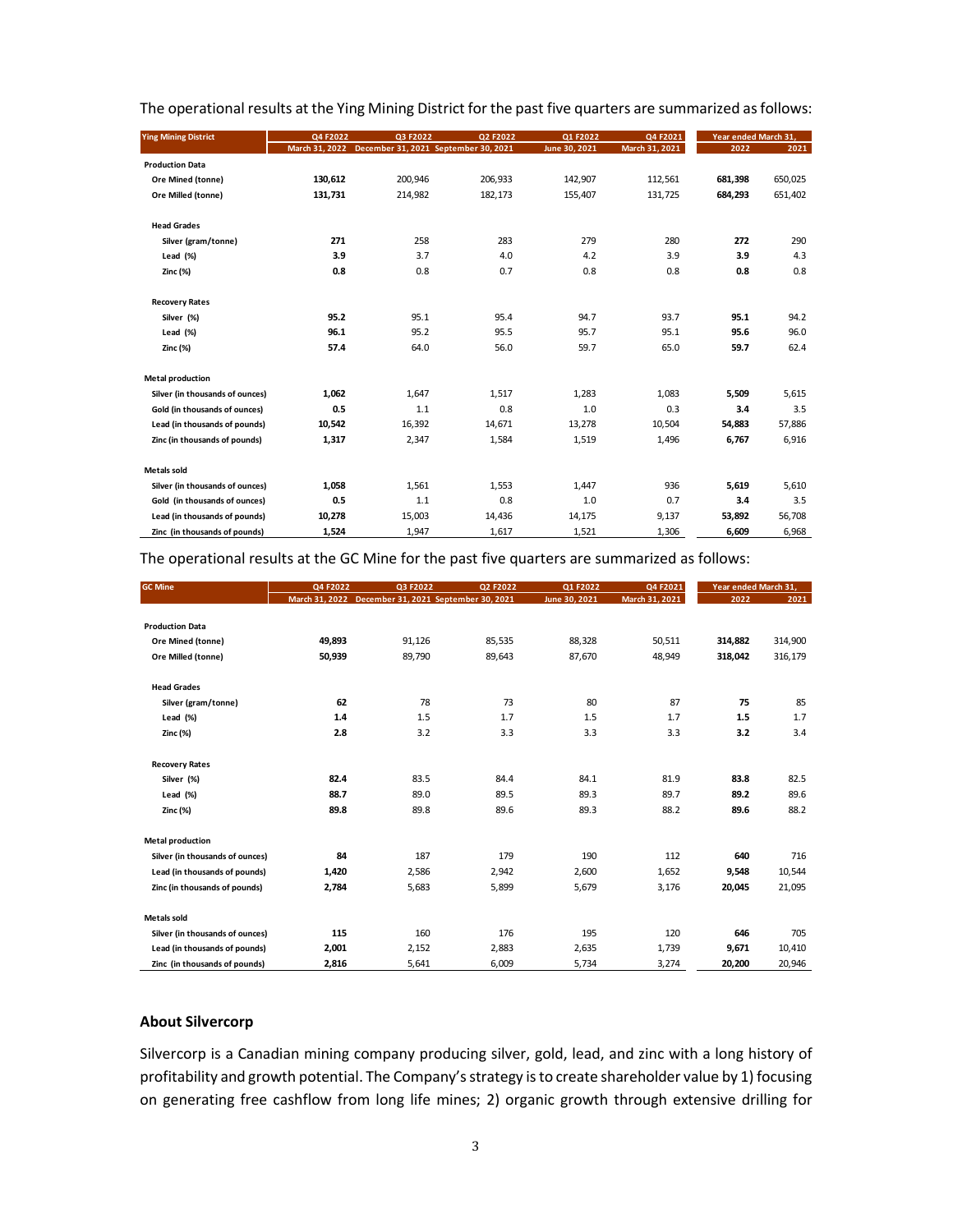discovery; 3) equity investments in potential world class opportunities; 4) ongoing merger and acquisition efforts to unlock value; and 5) long term commitment to responsible mining and ESG. For more information, please visit our website at [www.silvercorp.ca.](http://www.silvercorp.ca/)

#### **For further information**

Silvercorp Metals Inc. Lon Shaver Vice President Phone: (604) 669-9397 Toll Free 1(888) 224-1881 Email: investor@silvercorp.ca Website: www.silvercorp.ca

#### *CAUTIONARY DISCLAIMER - FORWARD-LOOKING STATEMENTS*

*Certain of the statements and information in this news release constitute "forward-looking statements" within the meaning of the United States Private Securities Litigation Reform Act of 1995 and "forward-looking information" within the meaning of applicable Canadian provincial securities laws (collectively, "forward-looking statements"). Any statements or information that express or involve discussions with respect to predictions, expectations, beliefs, plans, projections, objectives, assumptions or future events or performance (often, but not always, using words or phrases such as "expects", "is expected", "anticipates", "believes", "plans", "projects", "estimates", "assumes", "intends", "strategies", "targets", "goals", "forecasts", "objectives", "budgets", "schedules", "potential" or variations thereof or stating that certain actions, events or results "may", "could", "would", "might" or "will" be taken, occur or be achieved, or the negative of any of these terms and similar expressions) are not statements of historical fact and may be forward*looking statements. Forward-looking statements relate to, among other things: the price of silver and other metals; the *accuracy of mineral resource and mineral reserve estimates at the Company's material properties; the sufficiency of the Company's capital to finance the Company's operations; estimates of the Company's revenues and capital expenditures; estimated production from the Company's mines in the Ying Mining District and the GC Mine; timing of receipt of permits and regulatory approvals; availability of funds from production to finance the Company's operations; and access to and availability of funding for future construction, use of proceeds from any financing and development of the Company's properties.*

*Forward-looking statements are subject to a variety of known and unknown risks, uncertainties and other factors that could cause actual events or results to differ from those reflected in the forward-looking statements, including, without limitation, risks relating to: social and economic impacts of COVID-19; fluctuating commodity prices; calculation of* resources, reserves and mineralization and precious and base metal recovery; interpretations and assumptions of *mineral resource and mineral reserve estimates; exploration and development programs; feasibility and engineering reports; permits and licences; title to properties; property interests; joint venture partners; acquisition of commercially mineable mineral rights; financing; recent market events and conditions; economic factors affecting the Company;*  timing, estimated amount, capital and operating expenditures and economic returns of future production; integration *of future acquisitions into the Company's existing operations; competition; operations and political conditions; regulatory environment in China and Canada; environmental risks; legislative and regulatory initiatives addressing global climate change or other environmental concerns; foreign exchange rate fluctuations; insurance; risks and hazards of mining operations; key personnel; conflicts of interest; dependence on management; internal control over financial reporting; and bringing actions and enforcing judgments under U.S. securities laws.*

*This list is not exhaustive of the factors that may affect any of the Company's forward-looking statements. Forwardlooking statements are statements about the future and are inherently uncertain, and actual achievements of the Company or other future events or conditions may differ materially from those reflected in the forward-looking statements due to a variety of risks, uncertainties and other factors, including, without limitation, those referred to in the Company's Annual Information Form under the heading "Risk Factors". Although the Company has attempted to identify important factors that could cause actual results to differ materially, there may be other factors that cause results not to be as anticipated, estimated, described or intended. Accordingly, readers should not place undue reliance on forward-looking statements.*